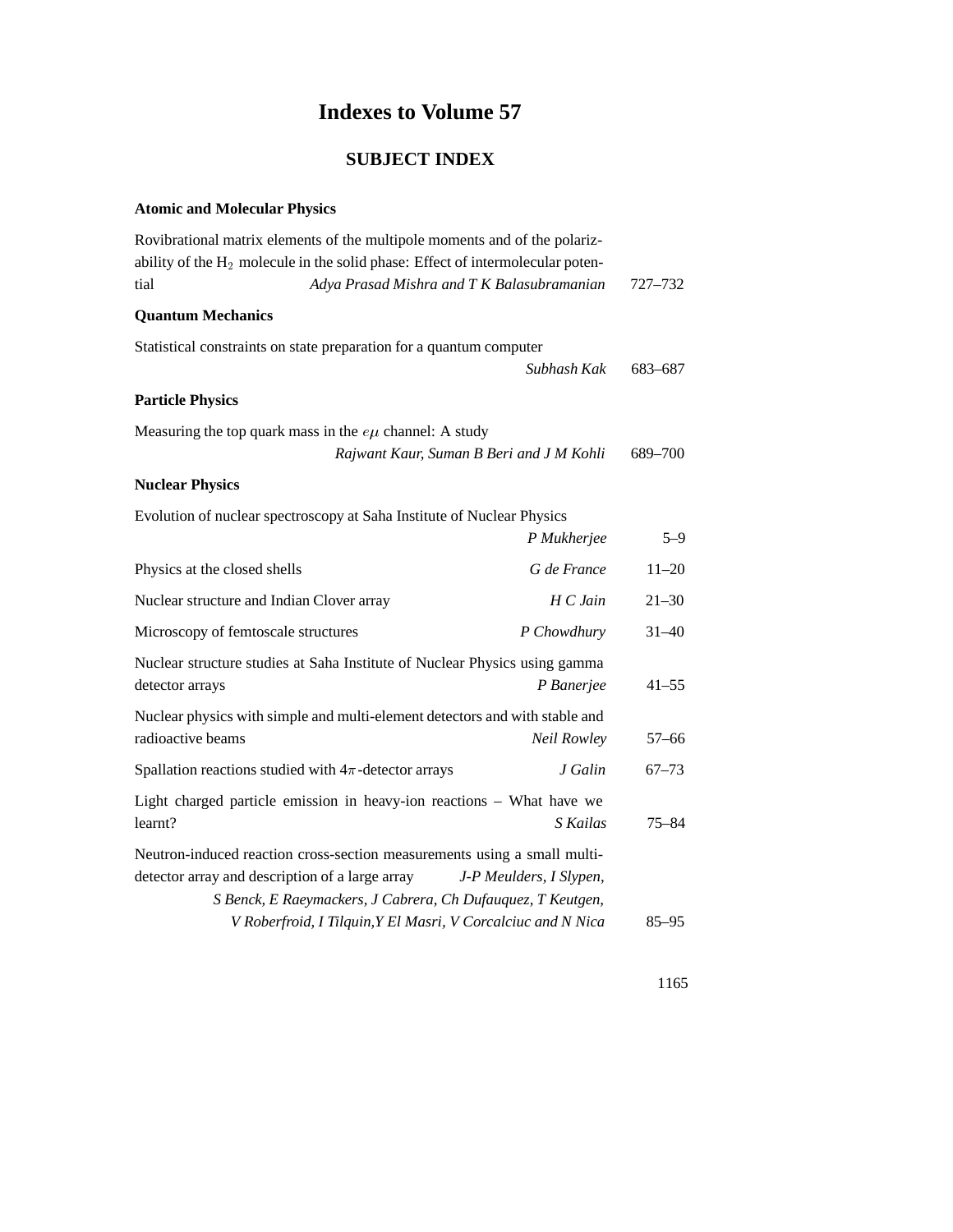| The experimental study of exotic nuclear states using multi-detector arrays                                                                                                                            |                                                                                                                                                                |             |
|--------------------------------------------------------------------------------------------------------------------------------------------------------------------------------------------------------|----------------------------------------------------------------------------------------------------------------------------------------------------------------|-------------|
|                                                                                                                                                                                                        | D L Watson                                                                                                                                                     | $97 - 103$  |
| Multifragmentation and dynamics in heavy ion collisions                                                                                                                                                | R Roy                                                                                                                                                          | $105 - 113$ |
| The leak microstructure                                                                                                                                                                                | M Lombardi, C Baiocchi,                                                                                                                                        |             |
|                                                                                                                                                                                                        | A Battistella, G Balbinot, H Huo-Ja Guoxiang and F S Lombardi                                                                                                  | $115 - 124$ |
| Instrumentation for multi-detector arrays                                                                                                                                                              | R K Bhowmik                                                                                                                                                    | $125 - 133$ |
| Data acquisition for experiments with multi-detector arrays                                                                                                                                            | A Chatterjee, Sushil Kamerkar, A K Jethra, S Padmini,                                                                                                          |             |
|                                                                                                                                                                                                        | M P Diwakar, S S Pande and M D Ghodgaonkar                                                                                                                     | $135 - 139$ |
| A BaF <sub>2</sub> crystal array for high energy $\gamma$ -ray measurements                                                                                                                            |                                                                                                                                                                |             |
|                                                                                                                                                                                                        | A Ray, S R Banerjee and P Das                                                                                                                                  | $141 - 147$ |
| MEGHNAD - A multi element detector array for heavy ion collision studies                                                                                                                               | Satyajit Saha                                                                                                                                                  | 149-159     |
| Gamma-ray spectroscopy with relativistic exotic heavy-ions<br>Samit Mandal, J Gerl, H Geissel, K Hauschild, M Hellström, Z Janas,<br>P H Regan, H Schaffner, C Schlegel, J Simpson and H J Wollersheim | I Kojouharov, Y Kopatch, R C Lemmon, P Mayet, Z Podolyak,                                                                                                      | $161 - 164$ |
| Level structures of $^{95,97}$ Mo – A comparative study                                                                                                                                                | J M Chatterjee,<br>M Saha Sarkar, S Bhattacharya, P Banerjee, S Sarkar, R P Singh,<br>S Muralithar and R K Bhowmik                                             | $165 - 169$ |
| Particle-rotor-model calculations in $^{125}$ I                                                                                                                                                        | Hariprakash Sharma, B Sethi,<br>P Banerjee, Ranjana Goswami, R K Bhandari and Jahan Singh                                                                      | $171 - 174$ |
| High spin spectroscopy of $^{139}$ Pr                                                                                                                                                                  | S Chanda,<br>Sarmishtha Bhattacharyya, Tumpa Bhattacharjee, S S Ghugre,<br>Swapan Kumar Basu, S Muralithar, R P Singh, B Mukherjee,<br>R K Bhowmik and S N Ray | $175 - 179$ |
| High spin rotational bands in <sup>65</sup> Zn                                                                                                                                                         | B Mukherjee, S Muralithar,<br>R P Singh, R Kumar, K Rani and R K Bhowmik                                                                                       | $181 - 184$ |
| High-spin structure of yrast-band in <sup>78</sup> Kr                                                                                                                                                  | P K Joshi, R Palit, H C Jain,<br>S Nagaraj and J A Sheikh                                                                                                      | 185-189     |
| Structure of $72,74$ Se at high spin                                                                                                                                                                   | R Palit, H C Jain, P K Joshi<br>and J A Sheikh                                                                                                                 | $191 - 194$ |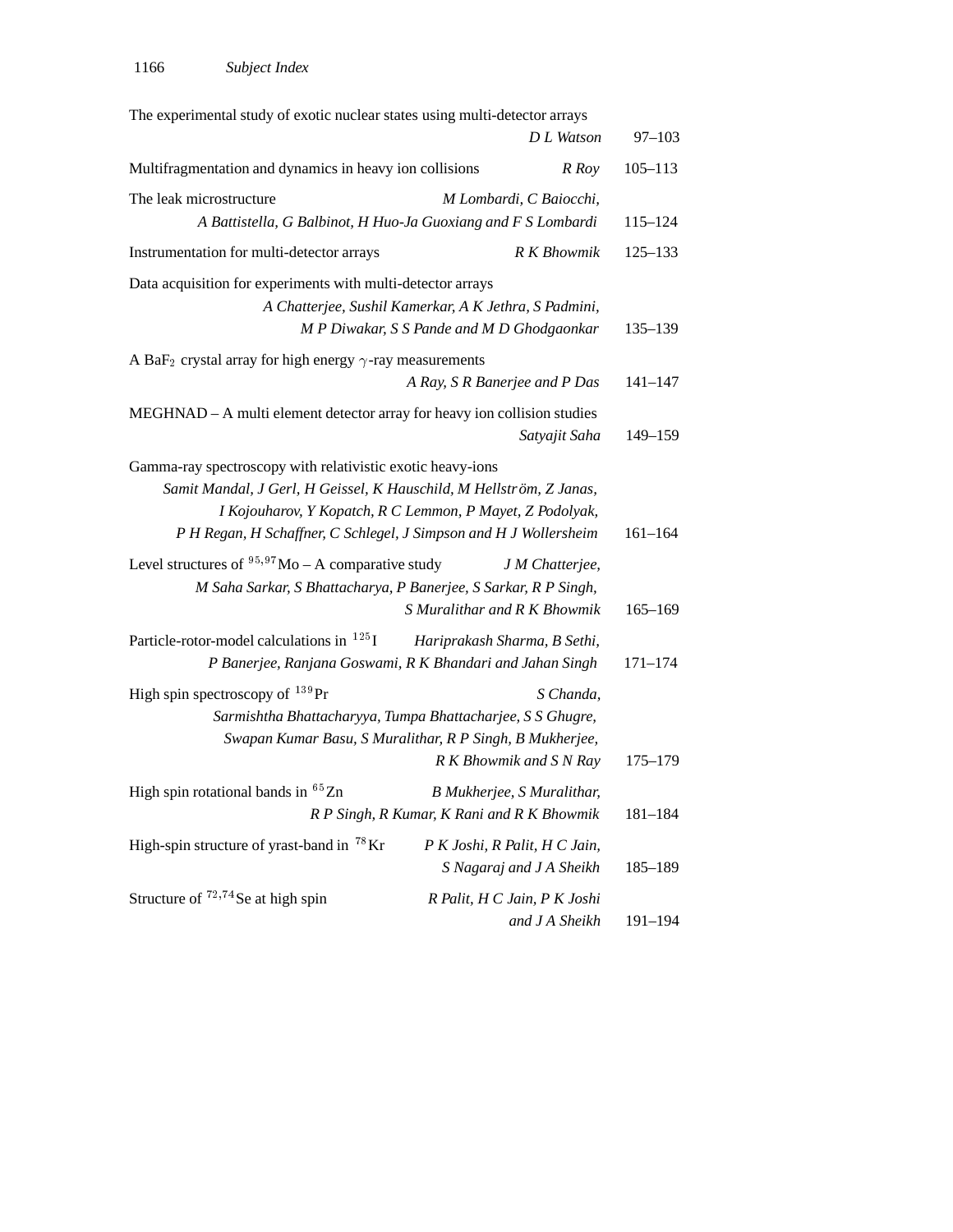| Fusion around the barrier for ${}^{7}Li + {}^{12}C$                                                                                                                                                                                                                                                                            | A Mukherjee, M Dasgupta,                                                                                 |             |
|--------------------------------------------------------------------------------------------------------------------------------------------------------------------------------------------------------------------------------------------------------------------------------------------------------------------------------|----------------------------------------------------------------------------------------------------------|-------------|
|                                                                                                                                                                                                                                                                                                                                | D J Hinde, C R Morton, A C Berriman, R D Butt,<br>J O Newton and H Timmers                               | $195 - 198$ |
| Measurement of fission anisotropy for ${}^{16}O + {}^{181}Ta$                                                                                                                                                                                                                                                                  | Bivash R Behera,<br>Subinit Roy, P Basu, M K Sharan, S Jena, M Satpathy,<br>M L Chatterjee and S K Datta | 199-202     |
| Deformation effects in the <sup>28</sup> Si + <sup>12</sup> C and <sup>28</sup> Si + <sup>28</sup> Si reactions<br>C Bhattacharya, M Rousseau, C Beck, V Rauch, R M Freeman, R Noujcer,<br>F Haas, O Dorvaux, K Eddahbi, P Papka, O Stezowski, S Szilner,<br>D Mahboub, A Szanto De Toledo, A Hachem, E Martin and S J Sanders |                                                                                                          | $203 - 207$ |
| Breakup of 42 MeV <sup>7</sup> Li projectiles in the fields of <sup>12</sup> C and <sup>197</sup> Au nuclei<br>Dhruba Gupta, C Samanta, R Kanungo, P Basu, Subinit Roy, S Kailas,                                                                                                                                              | A Chatterjee, B J Roy, K Mahata, A Samant and A Shrivastava                                              | $209 - 213$ |
| The automatic liquid nitrogen filling system for GDA detectors<br>Rakesh Kumar, A J Malyadri, S Muralithar, Ruby Shanti, S K Saini,                                                                                                                                                                                            | Kusum Rani, B P Ajith Kumar, Rajesh Kumar and R K Bhowmik                                                | $215 - 218$ |
| Fabrication and testing of the recoil mass spectrometer at Bombay Pelletron                                                                                                                                                                                                                                                    | S Nagaraj, H C Jain, P K Joshi, S D Paul, R Palit,<br>H V Panchal, B S Naidu, A Chatterjee and A Navin   | 219-222     |
| Inclusion of temperature dependent shell corrections in Landau theory for<br>hot rotating nuclei                                                                                                                                                                                                                               | G Shanmugam and P Arumugam                                                                               | 223–227     |
| Single photons, dileptons, and hadrons from relativistic heavy ion collisions<br>and quark-hadron phase transition                                                                                                                                                                                                             | Dinesh Kumar Srivastava                                                                                  | 235–249     |
| A new slant on hadron structure                                                                                                                                                                                                                                                                                                | W Detmold, D B Leinweber,<br>W Melnitchouk, A W Thomas and S V Wright                                    | $251 - 261$ |
| An empirical approach to the theory of particle and nuclear phenomena: Re-<br>view and some new ideas                                                                                                                                                                                                                          | Raja Ramanna and Sudhir R Jain                                                                           | $263 - 269$ |
| Searching for quark matter with dileptons and photons: From SPS to rela-<br>tivistic heavy ion collider                                                                                                                                                                                                                        | Itzhak Tserruya                                                                                          | $271 - 283$ |
| WA-98 Collaboration: Multiplicity distributions and charged-neutral fluctu-<br>ations                                                                                                                                                                                                                                          | Tapan K Nayak et al                                                                                      | $285 - 300$ |
| Multifragmentation and the phase transition: A systematic study of the mul-<br>tifragmentation of 1A GeV Au, La, and Kr                                                                                                                                                                                                        | <b>B</b> K Srivastava                                                                                    | $301 - 313$ |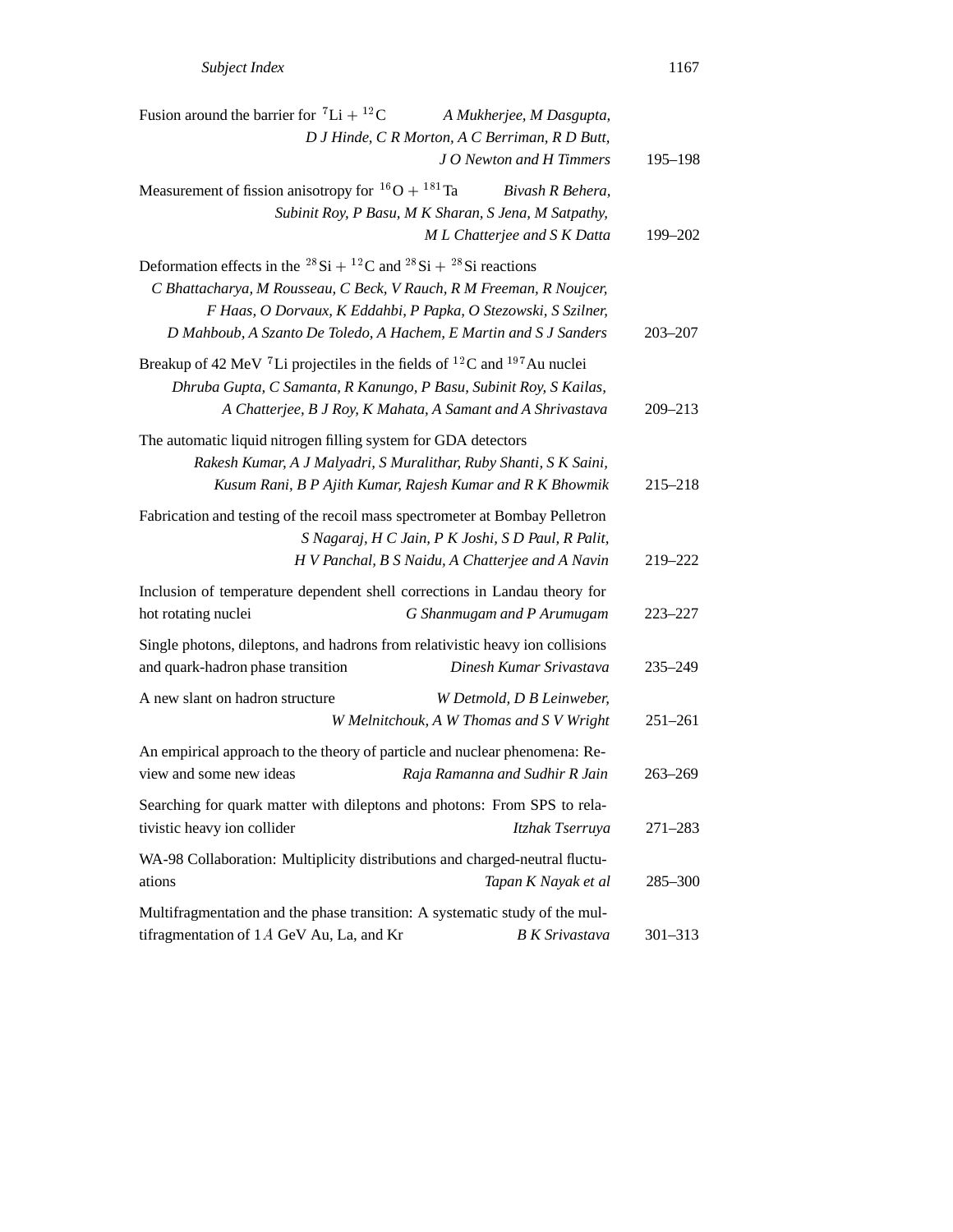| Neutrino anomaly and $\nu$ -nucleus interactions                                                                                                                                                                           | S K Singh                                          | 315-324 |
|----------------------------------------------------------------------------------------------------------------------------------------------------------------------------------------------------------------------------|----------------------------------------------------|---------|
| Quark matter formation in dense stellar objects                                                                                                                                                                            | S C Phatak                                         | 325-336 |
| Chiral symmetry and nuclear matter equation of state                                                                                                                                                                       | A B Santra                                         | 337-344 |
| Heavy ions at the LHC: Physics perspectives and experimental program                                                                                                                                                       | J Schukraft                                        | 345-354 |
| PHENIX Collaboration: First result from RHIC-PHENIX                                                                                                                                                                        | Tarun Kanti Ghosh et al                            | 355-369 |
| Nuclear responses for neutrinos and neutrino studies by double beta decays<br>and inverse beta decays                                                                                                                      | H Ejiri                                            | 371-377 |
| Nuclear and hadronic reaction mechanisms producing spin asymmetry                                                                                                                                                          | Ken-ichi Kubo                                      | 379-387 |
| Hyperon production in $pp$ collisions                                                                                                                                                                                      | N G Kelkar and B K Jain                            | 389-397 |
| GEM Collaboration: Meson production in $p + d$ reactions H Machner et al                                                                                                                                                   |                                                    | 399-416 |
| Chiral unitary theory: Application to nuclear problems E Oset, D Cabrera,<br>H C Chiang, C Garcia Recio, S Hirenzaki, S S Kamalov, J Nieves,                                                                               | Y Okumura, A Ramos, H Toki and M J Vicente Vacas   | 417-431 |
| Exclusive hadronic processes and color transparency                                                                                                                                                                        | Pankaj Jain and John P Ralston                     | 433-444 |
| Parametrization of nuclear parton distributions                                                                                                                                                                            | M Hirai, S Kumano and M Miyama                     | 445-457 |
| Nuclear structure at high excitation energies                                                                                                                                                                              | A Ansari                                           | 459-467 |
| Open problems in formation and decay of composite systems in heavy ion<br>reactions<br>G Viesti, V Rizzi, M Barbui, D Fabris, M Lunardon, G Nebbia,<br>S Moretto, S Pesente, M Cinausero, E Fioretto, G Prete and D Shetty |                                                    | 469–479 |
| Superheavy nuclei - cold synthesis and structure                                                                                                                                                                           | Raj K Gupta                                        | 481-492 |
| Proton scattering from unstable nuclei                                                                                                                                                                                     | Y Blumenfeld, E Khan, F Mar échal and T Suomijärvi | 493-504 |
| E1 resonances in neutron-rich nuclei within the phonon damping model<br>Nguyen Dinh Dang, Vuong Kim Au, Toshio Suzuki and Akito Arima                                                                                      |                                                    | 505-518 |
| Physics with loosely bound nuclei                                                                                                                                                                                          | Chhanda Samanta                                    | 519-524 |
| Recent radioactive ion beam program at RIKEN and related topics                                                                                                                                                            | Akira Ozawa                                        | 525–533 |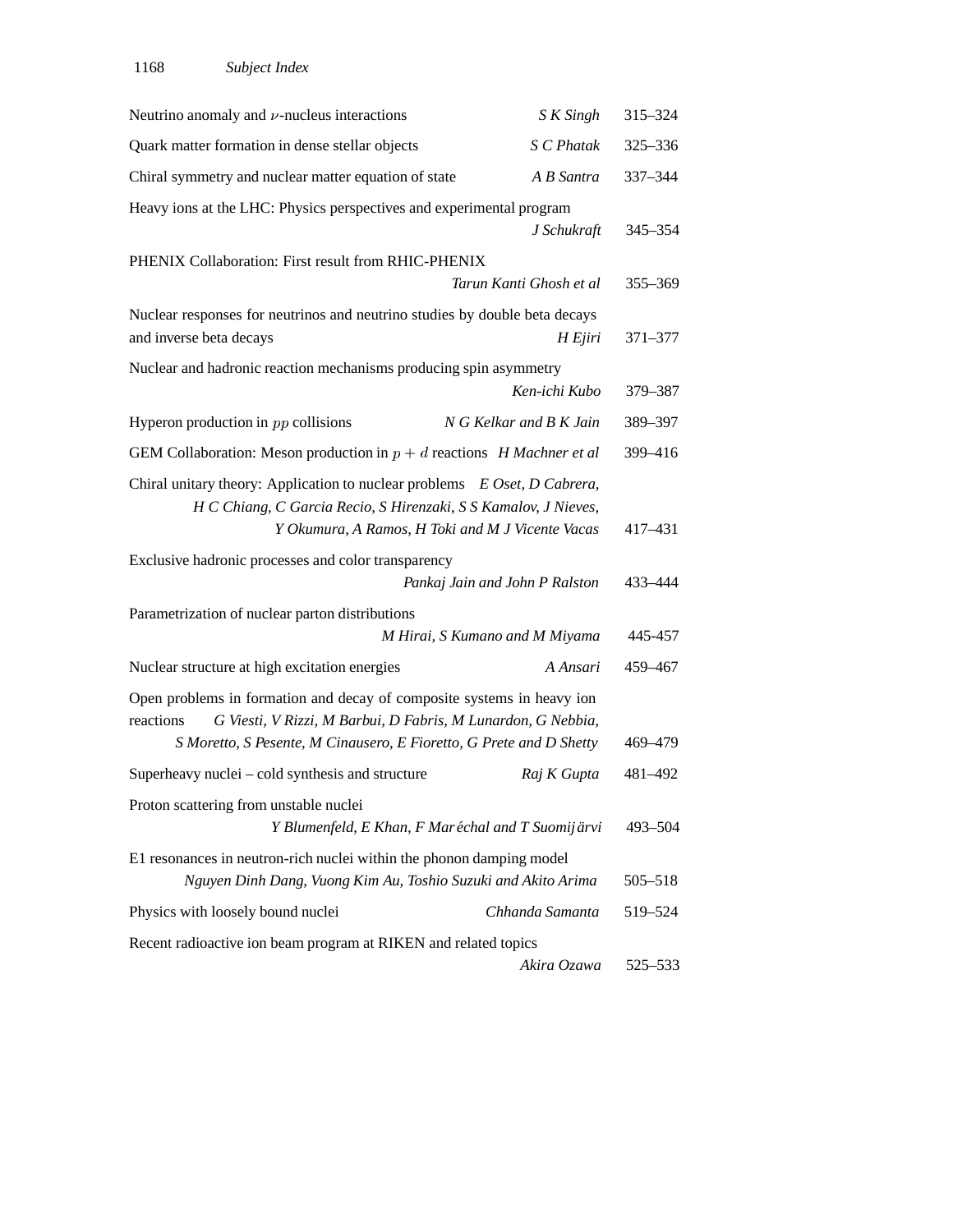| Structure of light neutron-rich nuclei through Coulomb dissociation                                                      |                                                                  |             |
|--------------------------------------------------------------------------------------------------------------------------|------------------------------------------------------------------|-------------|
| U Datta Pramanik, T Aumann, D Cortina, H Emling, H Geissel,                                                              |                                                                  |             |
| M Hellström, R Holzmann, N Iwasa, Y Leifels, G Münzenberg,                                                               |                                                                  |             |
| M Rejmund, C Scheidenberger, K Sümmerer, A Leistenschneider,                                                             |                                                                  |             |
| Th W Elze, A Grünschloss, S Ilievski, K Boretzky, J V Kratz,                                                             |                                                                  |             |
| R Kulessa, E Lubkiewicz, E Wajda, W Walus, P Reiter and H Simon                                                          |                                                                  | 535-544     |
| Success and limits of the relativistic mean field description of nuclear prop-<br>erties                                 | Y K Gambhir                                                      | 545-556     |
| Compression modes and the nuclear matter incompressibility coefficient                                                   | Shalom Shlomo                                                    | 557-570     |
| Quantum chaos, thermalization and dissipation in nuclear systems                                                         |                                                                  |             |
|                                                                                                                          | Sudhir R Jain                                                    | 571-584     |
| Recent studies in heavy ion induced fission reactions                                                                    | R K Choudhury                                                    | 585-600     |
| Peculiarities of the modern neutron spectrometry                                                                         | Yu P Popov                                                       | $601 - 610$ |
| Magnetic rotation and chiral symmetry breaking                                                                           |                                                                  |             |
|                                                                                                                          | Ashok Kumar Jain and Amita                                       | $611 - 622$ |
| The project SPES at LNL: Accelerator challenges                                                                          | A Facco                                                          | 623-637     |
| Folded tandem ion accelerator facility at Trombay                                                                        | P Singh                                                          | 639-650     |
| Superconducting LINAC booster for the Mumbai pelletron                                                                   | B Srinivasan,<br>S K Singh, R G Pillay, M B Kurup and M K Pandey | 651-658     |
| Superconducting linac and associated accelerator development at NSC                                                      |                                                                  |             |
|                                                                                                                          | Amit Roy                                                         | 659-663     |
| Summary of ISNP2K                                                                                                        | H Ejiri                                                          | 665-670     |
| Investigation of halo structure of <sup>6</sup> He by hyperspherical three-body method                                   |                                                                  |             |
|                                                                                                                          | Md Abdul Khan and Tapan Kumar Das                                | 701-716     |
| A simple coordinate space approach to three-body problems - Examples:<br>Halo nucleus and double- $\lambda$ hypernucleus |                                                                  |             |
|                                                                                                                          | S Mahapatra, J Nag,<br>D P Sural and S N Mukherjee               | 717–726     |
| Scattering and absorption differential cross sections for double photon                                                  |                                                                  |             |
| Compton scattering                                                                                                       | B S Sandhu, M B Saddi, B Singh and B S Ghumman                   | 733–741     |
| <b>Optics</b>                                                                                                            |                                                                  |             |
| Polarization modulational instability in a birefringent optical fiber with                                               |                                                                  |             |
| fourth order dispersion                                                                                                  | R Ganapathy and V C Kuriakose                                    | 743–754     |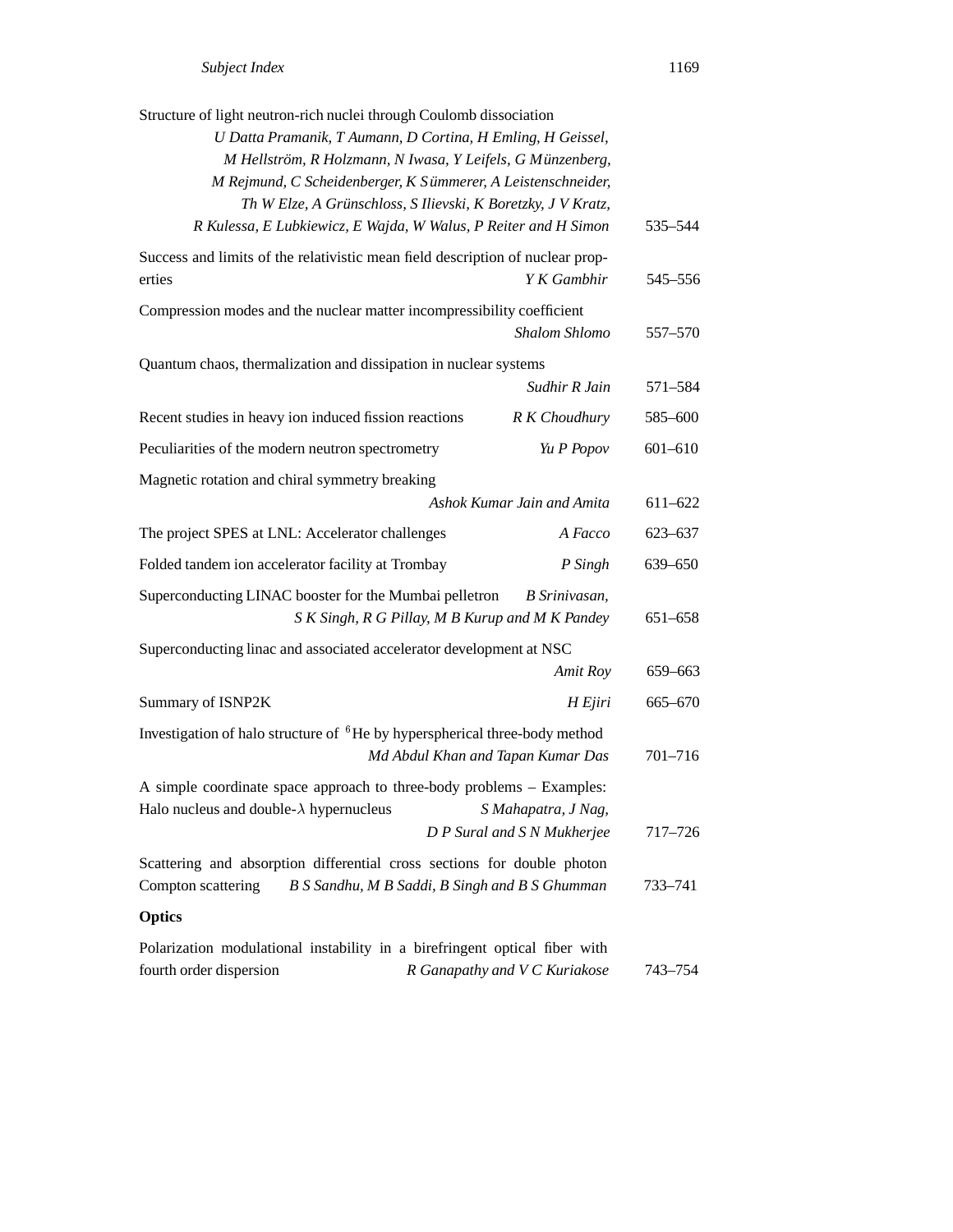| Introduction to solitons                                                                                                                             | Miki Wadati                        | 841-847   |
|------------------------------------------------------------------------------------------------------------------------------------------------------|------------------------------------|-----------|
| Optical fiber communication - An overview                                                                                                            | M Arumugam                         | 849-869   |
| Fundamentals of nonlinear optical materials                                                                                                          | D Arivuoli                         | 871-883   |
| Shape changing collisions of optical solitons, universal logic gates and par-<br>tially coherent solitons in coupled nonlinear Schrödinger equations | M Lakshmanan and T Kanna           | 885-916   |
| A variational approach to nonlinear evolution equations in optics                                                                                    |                                    |           |
|                                                                                                                                                      | D Anderson, M Lisak and A Berntson | 917-936   |
| Periodic wavetrains for systems of coupled nonlinear Schrödinger equations                                                                           | Kwok W Chow and Derek W C Lai      | 937-952   |
| Completely integrable models of nonlinear optics                                                                                                     | <b>Andrey I Maimistov</b>          | 953-968   |
| Bistable soliton states and switching in doubly inhomogeneously doped fiber<br>couplers                                                              | Ajit Kumar                         | 969-980   |
| Stable complex solitary waves of Sasa Satsuma equation                                                                                               | Sasanka Ghosh                      | 981-986   |
| Nonlinear compression of optical solitons                                                                                                            | M N Vinoj and V C Kuriakose        | 987-1001  |
| Soliton models in resonant and nonresonant optical fibers                                                                                            | K Porsezian                        | 1003-1039 |
| Spinning solitons in cubic-quintic nonlinear media<br>Lucian-Cornel Crasovan, Boris A Malomed and Dumitru Mihalache                                  |                                    | 1041-1059 |
| Stable helical solitons in optical media<br>P L Chu, Isaac Towers, Alexander V Buryak and Rowland A Sammut                                           | Boris A Malomed, G D Peng,         | 1061-1078 |
| Self-trapped optical beams: Spatial solitons                                                                                                         |                                    |           |
| Andrey A Sukhorukov and Yuri S Kivshar                                                                                                               |                                    | 1079-1095 |
| Soliton-based ultra-high-speed optical communications                                                                                                | Akira Hasegawa                     | 1097-1127 |
| Spatiotemporal solitons in quadratic nonlinear media                                                                                                 | Frank W Wise                       | 1129-1138 |
| Spatial solitons in nonlinear liquid waveguides                                                                                                      | R Barillé and G Rivoire            | 1139-1161 |
| <b>Plasma Physics</b>                                                                                                                                |                                    |           |
| Neutrino beam plasma instability                                                                                                                     | Vishnu M Bannur                    | 755-761   |
| <b>Condensed Matter Physics</b>                                                                                                                      |                                    |           |
| Magnetization curves for general cylindrical samples in a transverse field                                                                           | K V Bhagwat and Debjani Karmakar   | 763–774   |
|                                                                                                                                                      |                                    |           |